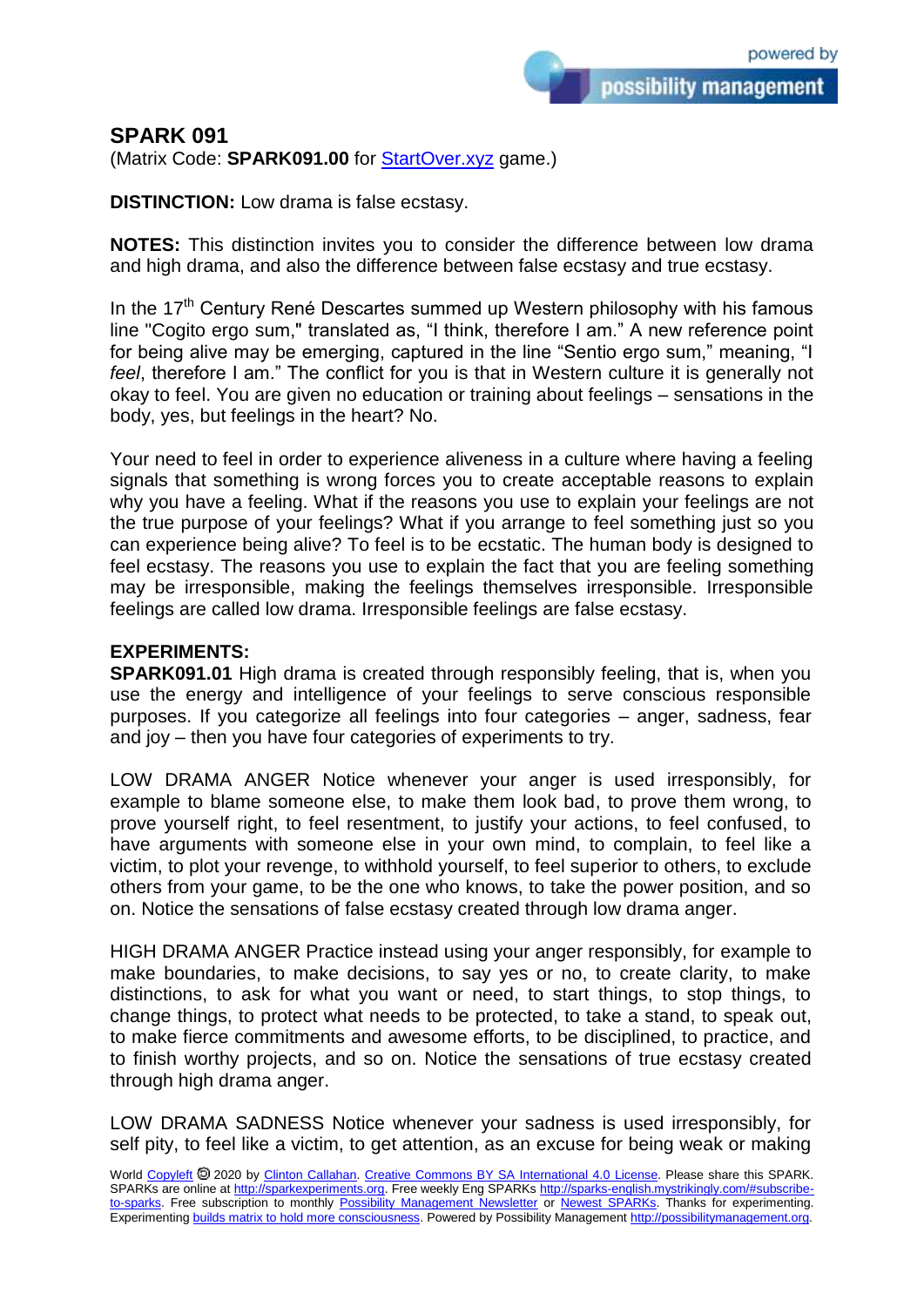a mistake, to feel hopeless or overwhelmed, to isolate yourself or exclude yourself from others, to manipulate others, to justify childish behavior, to be depressed, to play small, to be critical or cynical, to be allowed special favors, to justify eating sweets, drinking alcohol, taking drugs or other indulgences, to be jealous, and so on. Notice the sensations of false ecstasy created through low drama sadness.

HIGH DRAMA SADNESS Practice instead using your sadness responsibly, for example to let down your wall of defenses, to connect with people heart to heart, to be vulnerable, to open the door to physical, intellectual, emotional or spiritual intimacies, to accept what is happening, to let things go, to grieve the passing of options that you do not choose, to listen to the sadness of others and become one in sorrow, to understand, to agree, to be touched by finer and finer human experiences, and so on. Notice the sensations of true ecstasy created through high drama sadness.

LOW DRAMA FEAR Notice whenever your fear is used irresponsibly, for example to justify competing against someone as if it were a life and death survival situation, to narrow your experience to mere surviving rather than truly living, to play weak or small, to avoid taking initiative, to avoid being perceived as a problem, to distrust, to be stuck, to avoid standing out from the crowd, to avoid taking responsibility, to replay childhood memories and project onto authority figures so they can be blamed, to create enemies to fight against, to panic, to be paralyzed, to feel hysterical, to stay in denial, to try to avoid consequences, and so on. Notice the sensations of false ecstasy created through low drama fear.

HIGH DRAMA FEAR Practice instead using your fear responsibly, for example to stay alert, to notice what is wanted and needed, to take care of details, to be precise, to be careful, to make plans for the future, to avoid traps, to not be naïve, to trust yourself to take care of yourself around other people, to go the edge of your Box and stay there and try new things, to change the timing of things, to shift identity, to not already know, to lead without being the authority, to enter the unknown so that you can create something out of nothing, to be a space, to be the space through which the Principles that you serve can do their work, to enter and navigate the liquid state, to start a conversation that is completely different from the dominant conversation, to take radical responsibility, to minimize your "now" and enter the present, and so on. Notice the sensations of true ecstasy created through high drama fear.

LOW DRAMA JOY Notice whenever your joy is used irresponsibly, for example to feel glad when someone else feels pain, to feel glad when you win and someone else loses, to arrange to be selfish, to try to be comfortable above all else, to seek your own security, to feel glad about being faster, smarter, prettier, richer, higher status or more prestigious than others, to be the alpha gorilla, to make little jokes about other people that actually hurt them, to gossip (speaking about someone when they are not there), to lie, cheat, steal or use sneaky strategies, to feel "Ha-ha! I got you!" to think you are making a profit (i.e. getting more than you deserve or getting something for nothing), to have a secret life, to flirt, to indulge your habits and addictions, to over eat or over spend, to not care about other people, the community or the planet, and so on. Notice the sensations of false ecstasy created through low drama joy.

World [Copyleft](https://en.wikipedia.org/wiki/Copyleft) <sup>®</sup> 2020 by [Clinton Callahan.](http://clintoncallahan.mystrikingly.com/) [Creative Commons BY SA International 4.0 License.](https://creativecommons.org/licenses/by-sa/4.0/) Please share this SPARK. SPARKs are online at [http://sparkexperiments.org.](http://sparks-english.mystrikingly.com/) Free weekly Eng SPARKs [http://sparks-english.mystrikingly.com/#subscribe](http://sparks-english.mystrikingly.com/#subscribe-to-sparks)[to-sparks.](http://sparks-english.mystrikingly.com/#subscribe-to-sparks) Free subscription to monthly [Possibility Management Newsletter](https://possibilitymanagement.org/news/) or [Newest SPARKs.](https://www.clintoncallahan.org/newsletter-1) Thanks for experimenting. Experimentin[g builds matrix to hold more consciousness.](http://spaceport.mystrikingly.com/) Powered by Possibility Managemen[t http://possibilitymanagement.org.](http://possibilitymanagement.org/)